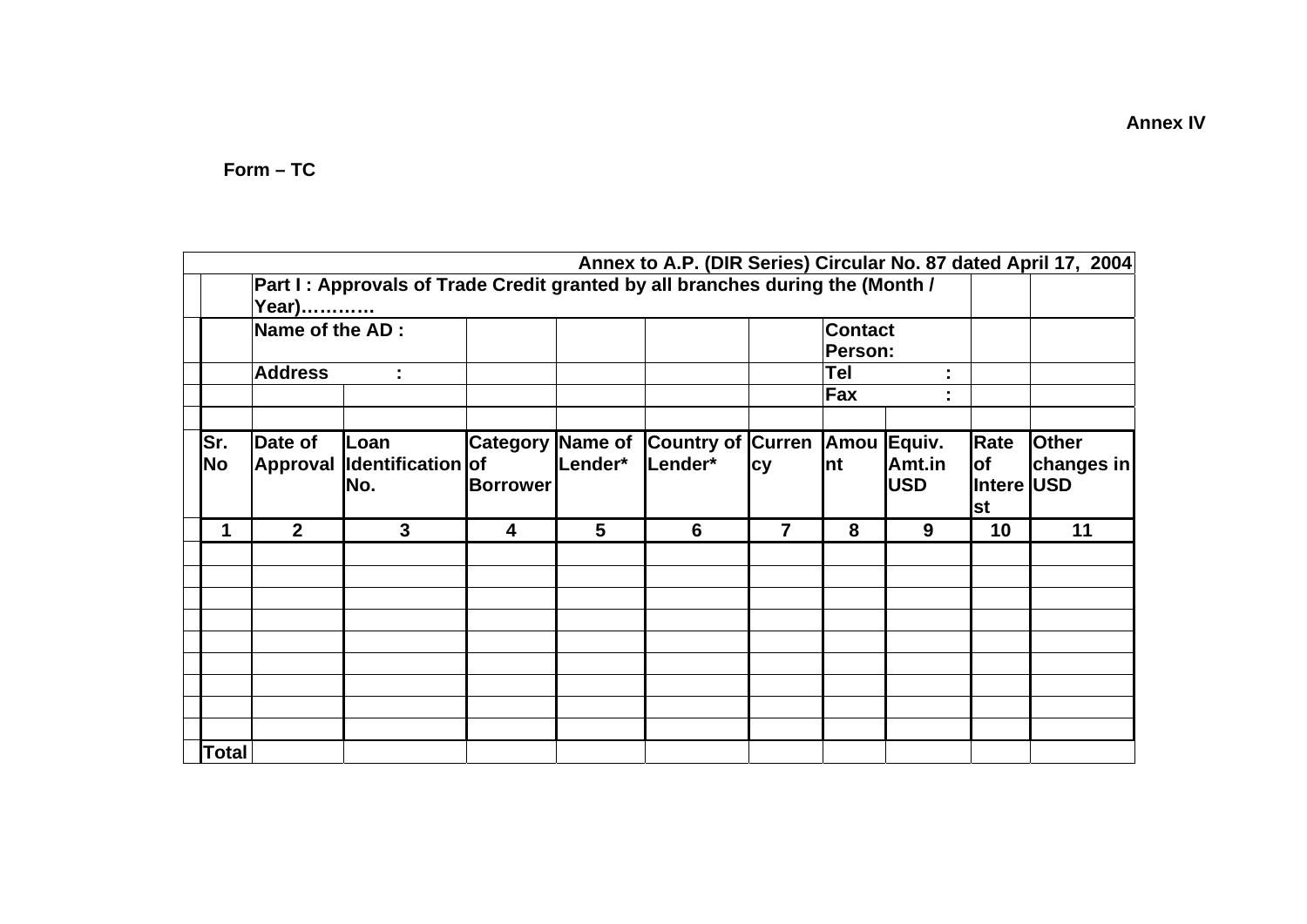

| $Form -$<br><b>TC</b> |                                                                                        | Annex to A.P. (DIR Series) Circular No. 87 dated<br>April 17, 2004 |                 |                    |                                     |                            |  |  |  |
|-----------------------|----------------------------------------------------------------------------------------|--------------------------------------------------------------------|-----------------|--------------------|-------------------------------------|----------------------------|--|--|--|
|                       | Part I: Approvals of Trade Credit granted by all branches during the<br>(Month / Year) |                                                                    |                 |                    |                                     |                            |  |  |  |
| e-mail:               |                                                                                        |                                                                    |                 |                    |                                     |                            |  |  |  |
|                       | <b>Period of credit</b>                                                                |                                                                    | Type of Crdit** |                    | Item of Import /<br>proposed Import |                            |  |  |  |
| All-in-<br>cost       | INo. of<br>Days/Mon./Yr time                                                           | Unit of<br>period                                                  | SC/BC           | STC/<br><b>LTC</b> | ion                                 | Descript Category*<br>$**$ |  |  |  |
| 12 <sub>2</sub>       | 13                                                                                     | 14                                                                 | 15              | 16                 | 17                                  | 18                         |  |  |  |
|                       |                                                                                        |                                                                    |                 |                    |                                     |                            |  |  |  |
|                       |                                                                                        |                                                                    |                 |                    |                                     |                            |  |  |  |

I. Supplier's Credit (SC)

II. Buyer's Credit (BC)

III. Short-term Trade Credit (STC) (maturity period up to one year)

IV. Long-term Trade Credit (LTC) (maturity period more than one year & less than three years)

V. Total Trade Credit (TC) (I+II)

\*: or Supplier

\*\*: Please type respective code such as SC or BC; STC or LTC.

\*\*\*: Petroleum Oil Lubricants (POL), Capital Goods (CG), Others (OT)

Note 1: The format of the loan identification number is : TC/(Name of the Bank/branch)/(Identification No.)

Note 2: Information in column nos. 8 to 13 should be numeric only. No alphabets should be entered in those columns.

Note 3:Date format in col. No 2 is YYYY/MM/DD. For example, December 31, 2003 should be entered as 2003/12/31

Website: www.fema.rbi.org.in 44 Email: fedcoecbd@rbi.org.in